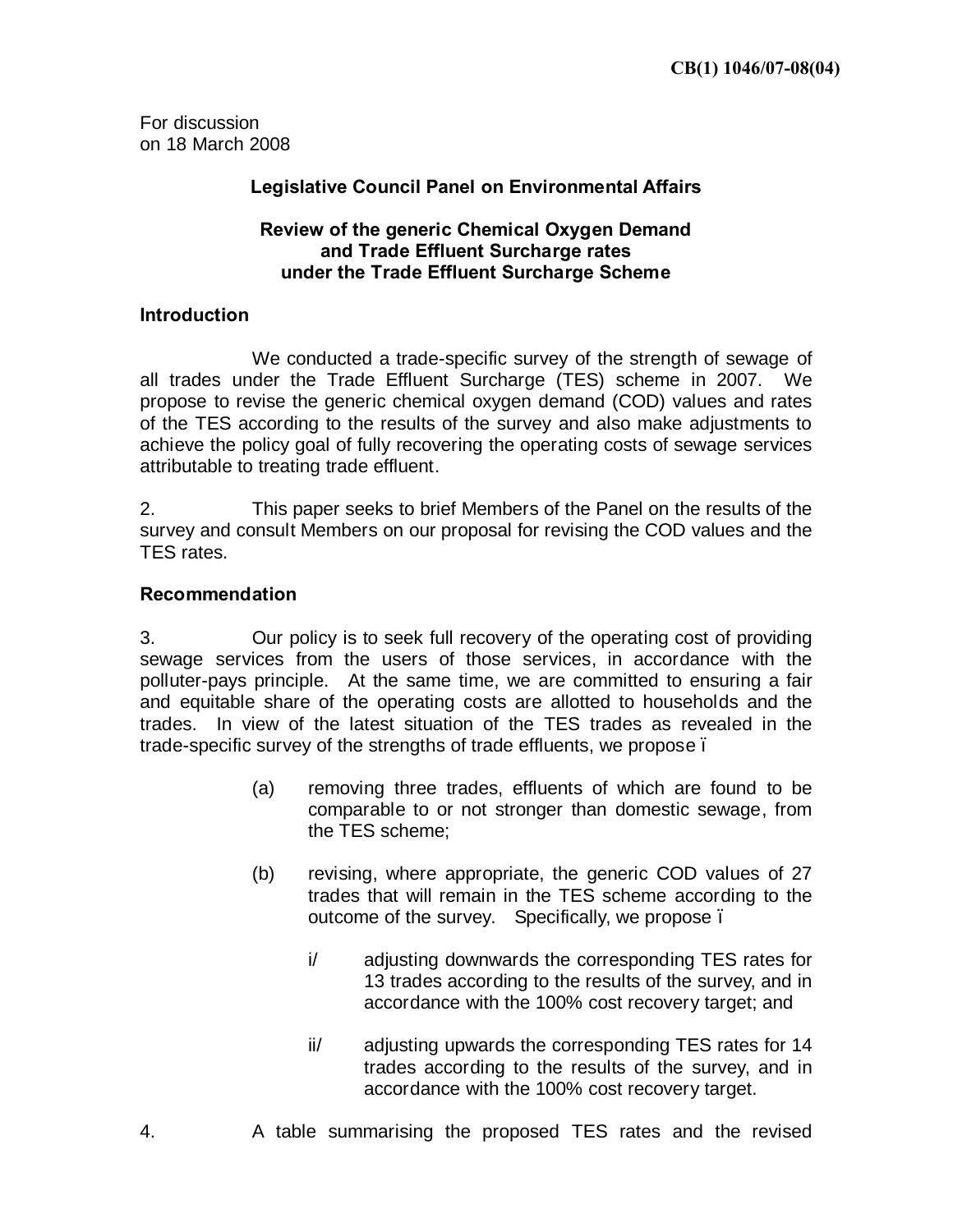generic COD values for each trade is at Appendix A.

# **Background and policy goal**

5. The TES scheme was introduced in Hong Kong by the Sewage Services Ordinance (Cap 463), supported by the Sewage Services (Trade Effluent Surcharge) Regulation (Cap 463 Sub Leg B), in 1995. The TES is a surcharge covering the additional cost of treating effluents of strength stronger than domestic sewage. It is calculated based on the average strength of effluent, expressed in terms of generic COD values, discharged by the 30 specified trades having regard to their particular operations. Each trade is assumed to be discharging effluent at a strength set out in Schedule 2 to the relevant Regulation. The TES is applied to the 30 trades on top of the sewage charge levied under the Sewage Services (Sewage Charge) Regulation (Cap 463 Sub Leg A).

6. The policy goal for the TES scheme is to achieve full recovery of the attributable operating costs. The most recent estimate (based on currently prescribed COD values and TES rates) is that we are recovering only about 84% of the operating costs.

7. A list of the specified trades and their current respective TES rates and generic COD values is at Appendix B. It should be noted that the TES rates applying in designated water control zones are based on a maximum COD value for effluents of 2,000 grammes per cubic metre, which is the maximum strength of effluent most operators may be licensed to discharge into the sewerage according to the Technical Memorandum for Standards of Effluents Discharged into Drainage and Sewerage Systems, Inland and Coastal Waters, which governs the licensing scheme provided for by the Water Pollution Control Ordinance (Cap 358) (WPCO).

8. While the generic COD values are assigned to each TES trade, any individual operator who considers that his business is discharging effluent which is less polluting than the generic values assigned, may apply for a review of the applicable TES rate. In lodging an application, the operator has to arrange for the collection and testing of trade effluent by an approved laboratory at his own cost and submit the results to the Drainage Authority (DA). Where the DA is satisfied that the COD values of the trade effluent are less than the assigned generic values, the TES rate will be reduced accordingly. The reduced rate is valid for two years subsequent to the Sewage Services (Trade Effluent Surcharge) (Amendment) Regulation 2007 passed in May 2007.

## **The effluent survey**

9. To ensure the TES scheme continues to operate based on the polluter-pays principle, we undertook to review the generic COD values of all TES trades by carrying out trade-specific effluent surveys to ascertain the latest situation with respect to the strengths of the effluents discharged. The survey was conducted in two phases. In the first phase the Environmental Protection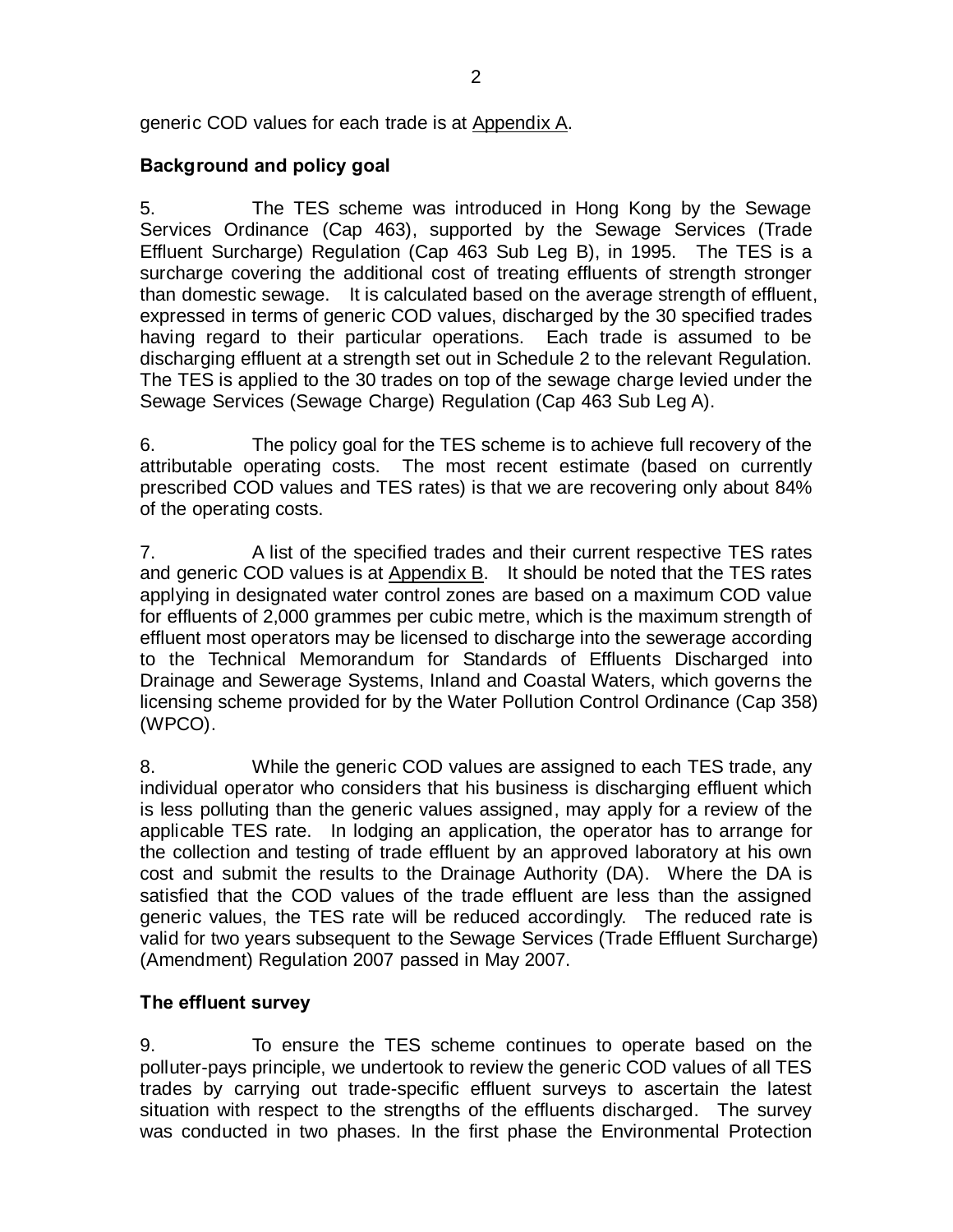Department (EPD) surveyed the effluents of four trades involving the majority of the TES accounts. In the second phase the Hong Kong Productivity Council (HKPC) was commissioned as an independent consultant to survey the effluents of the remaining 26 trades in order to expedite the process. During the survey, individual operators of the TES trades were approached and consulted. The entire exercise involved over 1,100 sampling events. The review was completed in late 2007.

## **Key findings**

10. Effluent characteristics vary widely among the trades. Effluent strength depends on the product types, the ingredients or chemicals and equipment used, manufacturing practices, and the performance of the wastewater treatment facilities (if any) employed by an operator. In summary, the survey has revealed that among the TES trades.

- (a)  $\text{COD}_{\text{total}}$  values obtained from nine of them are stronger than the currently prescribed generic values;
- (b) COD $_{\text{total}}$  values obtained from 18 of them are lower than the currently prescribed generic values; and
- (c) among the 18 trades noted in para. 10(b) above, the effluent strengths in terms of COD<sub>total</sub> of three trades are not stronger than domestic sewage.

11. We were not able to collect from three of the TES trades samples which are representative of the typical production processes of those trades because the surveyed establishments were found to be not operating the typical production processes of the trades. The premises could not therefore yield data suitable for revising the COD values of these trades in the current exercise. Given that the total number of accounts is only 86 and their effluent load accounts for less than 0.5% of the overall load subject to TES, we propose to retain their current generic COD rates for the present exercise. We would continue to monitor the effluent from these trades and initiate adjustments where appropriate.

12. We recommend the generic COD values of the TES trades prescribed in the Sewage Services (Trade Effluent Surcharge) Regulation (Cap 463 Sub Leg B) be adjusted according to the results of the survey. The proposed new values are listed in  $Appendix A$ . In line with the extension of water control zones to all waters in the territory and having regard to the principle enshrined in the existing legislation, that trades should not be discharging effluent stronger than would have been permitted under the WPCO, the generic COD values are proposed to be capped at 2,000 grammes per cubic metre for the purpose of calculating applicable TES rates for individual trades. For the three trades for which we could not collect effluent samples representative of typical operations during the survey, we propose keeping the current generic COD values unchanged but we will continue to monitor any changes of effluent for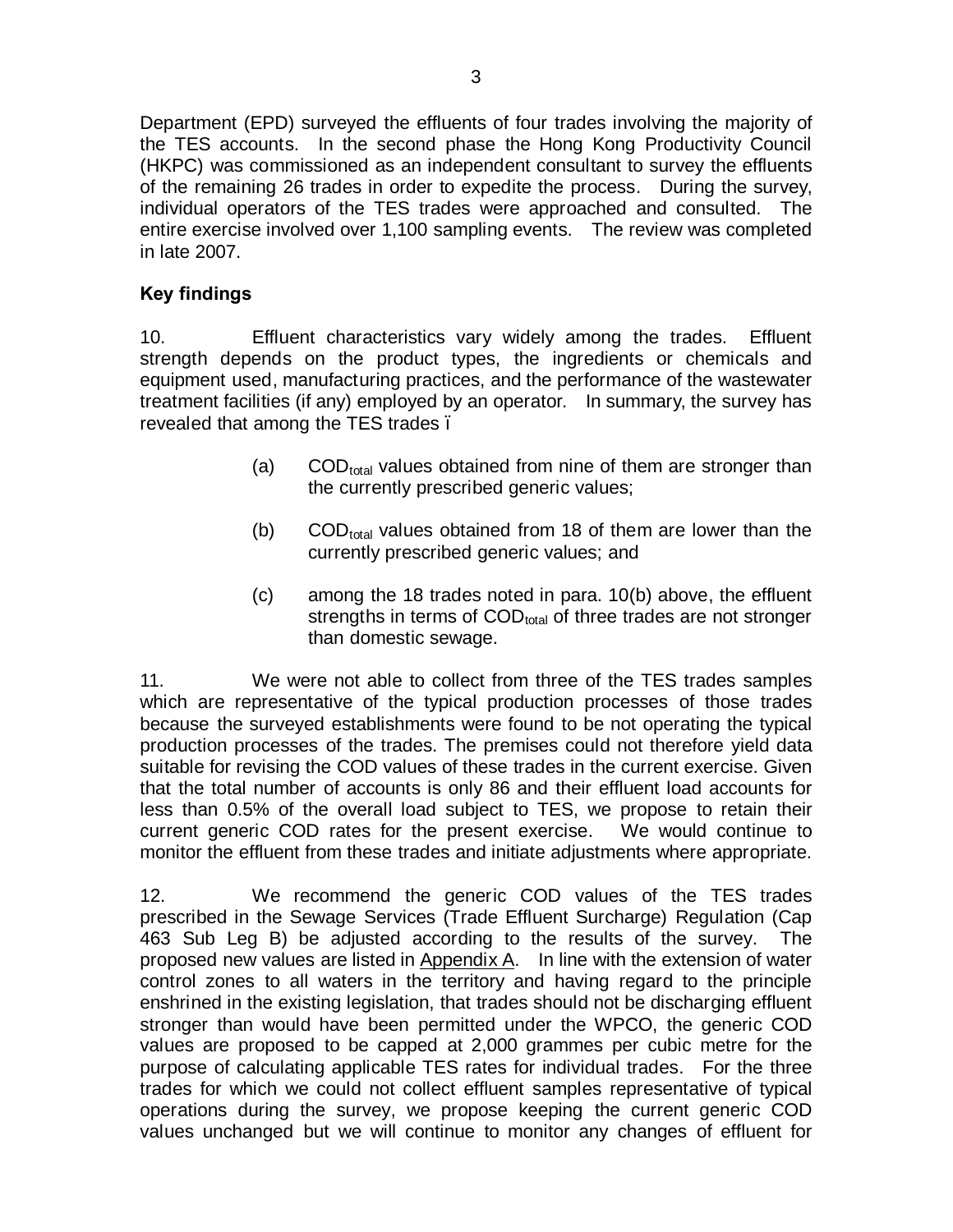these trades. Consequential to the revision of COD values, the trade-specific rates for the TES must be adjusted accordingly in line with the polluter-pays principle. These are also listed in Appendix A.

# **Justification**

## *Removal of trades from TES scheme*

13. Since three of the trades have been found to discharge effluents not stronger than domestic sewage, there is no longer any basis for subjecting them to the TES (which seeks to recover from operators the additional cost incurred in treating effluents more polluting than domestic sewage). The three trades are % Bleaching and dyeing of garments+, % Textile stencilling and printing+, and Maaundries + We therefore propose to remove them from the scheme entirely.

### *Reduction in TES rates*

14. Thirteen trades remaining in the TES scheme are entitled to a reduction in TES rate according to our proposal.

15. The generic COD values of 12 trades have to be adjusted downwards to reflect the finding that according to the survey results the effluents from these trades are generally less polluting now than previously. With full operating cost recovery in mind, the TES rates applicable to these trades are to be adjusted downwards accordingly as the resultant cost of treating these effluents is reduced. For instance, according to our proposal the  $%$ Restaurant+ trade, which represents over three-quarters of the TES accounts, will enjoy a 19% reduction in TES rate, from \$3.78 to \$3.05 per cubic metre. The % asic industrial chemicals+trade will enjoy an 80% reduction in the TES rate, from \$3.78 to \$0.76. In accordance with the polluter-pays principle and in line with our existing policy, the rate adjustments we propose are aimed at achieving full recovery of operating costs, rather than maintaining the existing recovery rate of 84%.

16. While the **Canning & preserving fruit & vegetables+trade was found** to be discharging effluent at strength slightly stronger than presently prescribed, the difference between the  $\text{COD}_{total}$  and  $\text{COD}_{\text{settled}}$  values (after the application of the 2,000 grammes per cubic metre cap) was reduced and as a result, the trade is entitled to have its applicable TES rate reduced slightly.

### *Increase in TES rates*

17. TES rates for 14 trades remaining in the TES scheme would be increased, either by one or two increments, according to our proposal.

18. For two trades, namely **%** oap and cleaning preparations, perfumes, cosmetic+ and % Soy and other sauces +, although their COD values have improved compared to the generic value, such improvements are not of a scale that justify a reduction in the TES rates if we adhere to the polluter-pays principle. Hence, the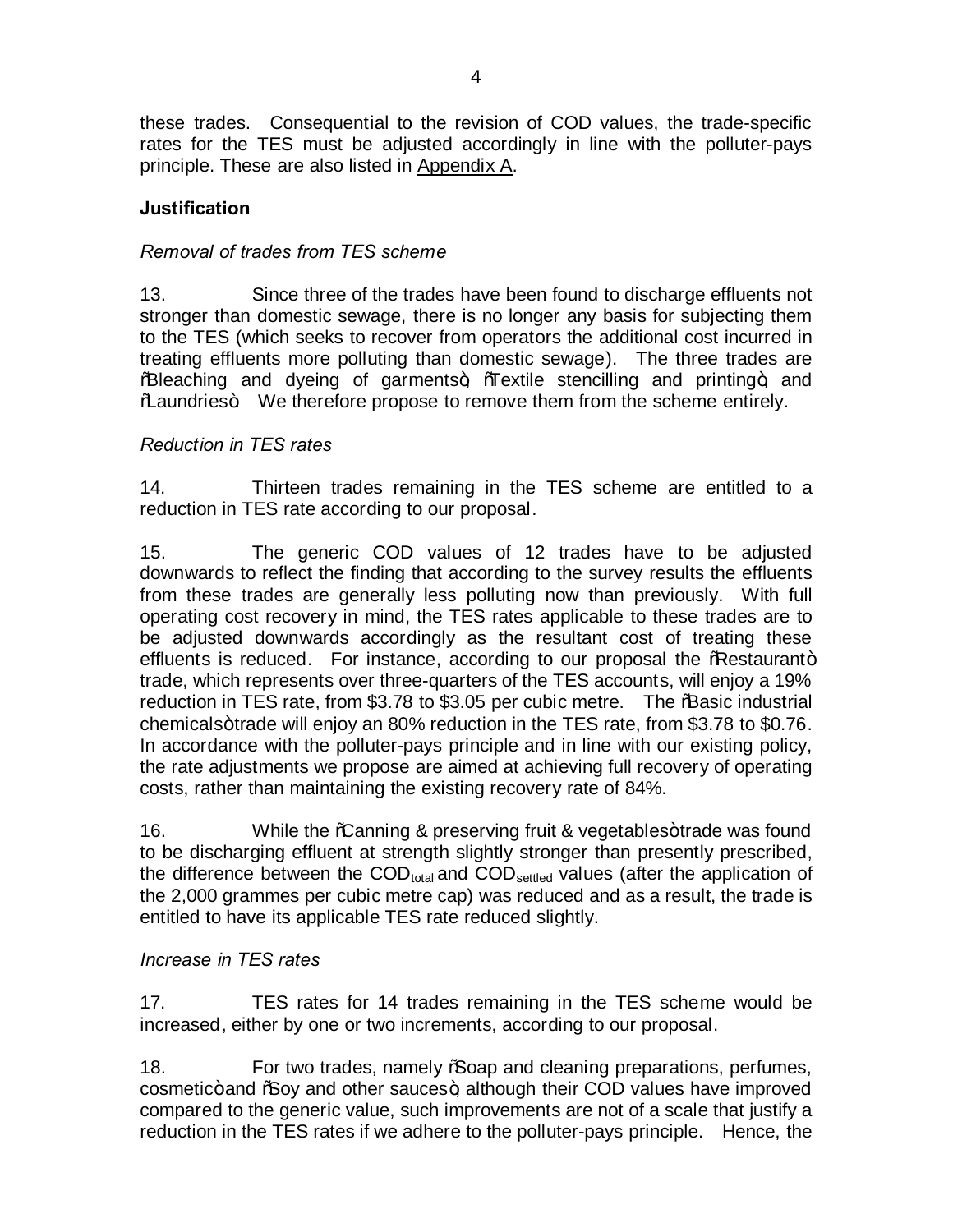applicable TES rates have to be adjusted upwards by two increments to recover fully the operating cost after the second increment.

19. For the same reason, the TES rate for Coanning, preserving and processing of fish & crustaceans+ has to be increased despite the slight improvement in the COD values of its effluent. However, the necessary increase in the applicable TES rate to achieve full operating cost recovery is small and hence will be made by one increment.

20. The survey has also shown that the effluent quality of eight other trades has not improved over the years. In fact, the survey has revealed that the effluents of these trades are stronger than currently prescribed under the TES scheme. For these trades it is proposed also to increase the TES rates in two steps to achieve full operating cost recovery.

21. For the three trades from which we were not able to collect effluent samples representative of their typical production processes, (namely the %Spinning cotton+, %Raints, varnishes and lacquers+ and %Rulp, paper and paperboard+) we recommend maintaining the TES rates at the prescribed level. Applicable TES rates for these trades would be adjusted upwards also by two annual increments with a target of achieving full operating cost recovery after the second increment. EPD will take appropriate action, for example further inspections, to follow up with individual operators in the respective trades with a view to monitoring any changes in their effluent.

## *Other considerations*

22. The proposed increases in the TES rates for trades is necessary to ensure a fair and equitable sharing of the operating cost of providing sewage services amongst different parties according to the polluter-pays principle. We have reviewed the impact on affected accounts. About 92% of the accounts will enjoy a reduction in TES as a result of our proposal to revise the generic COD values and review the TES rates. On average, the reduction in the monthly bill of these accounts ranges from about 6% to 80%. The average monthly payment for the Westaurant+trade, which accounts for three-quarters of all TES accounts, will be reduced by about 19%, or about \$230. For the vast majority of the remaining 8% of accounts which face an increase in TES rate, the annual increment would be less than HK\$200 per month, under our proposal.

### **Sewage services and cost recovery**

23. We have been very conscious of the need to control the operating costs of the sewage services and have adopted various measures in recent years to improve efficiency. These have included streamlining staff structure, outsourcing sewerage maintenance and supporting operations, adopting energy saving technologies and better use of biogas produced in secondary sewage treatment works. The total expenditure has declined by 4% and unit treatment cost by 10% as the volume of sewage treated and the number of sewage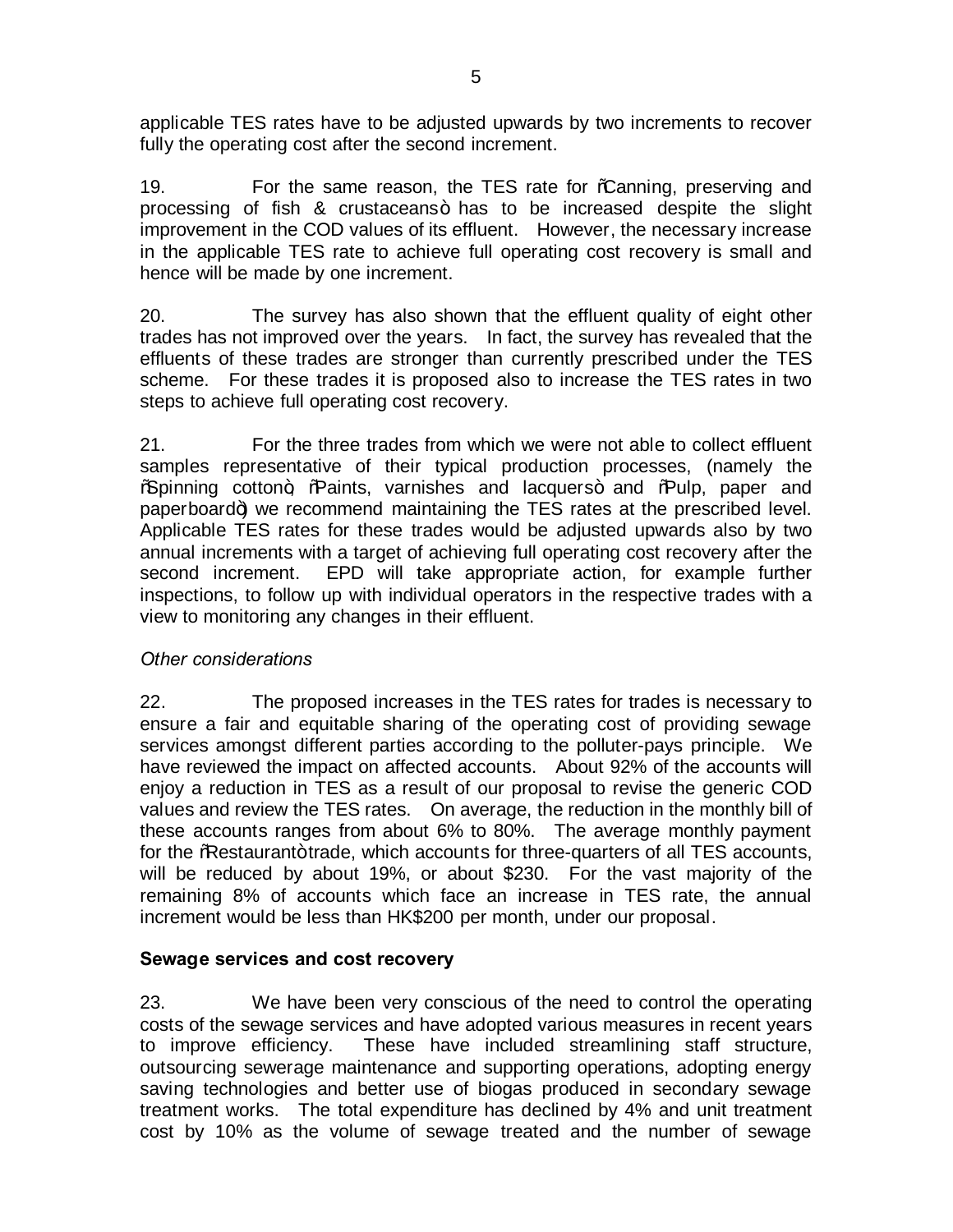treatment works and pumping stations have increased by 6% and 27% respectively over the past few years.

24. The projected TES recovery rate for 2007-08 is around 84%. With the proposed adjustments in COD values and phased increases in the TES rates, we project that the operating cost attributed to treating trade effluents could be recovered fully after the second increment.

### **Facilitating the trades to adopt pollution control measures**

25. Recognising that some trades appear not to have made any improvements in effluent quality over the years, we will arrange workshops or other activities to promote the adoption of pollution control measures by the TES trades. We would encourage the trade associations to apply for funding support, such as from the Environment and Conservation Fund (ECF), to organise activities promoting pollution control. On the other hand, EPD will monitor the operation of individual operators in the TES trades concerned with a view to ensuring that effluent discharged by individual operators are of standard acceptable under the water pollution control regime.

### **Advice sought**

26. Members are invited to consider and support our proposals outlined in para. 2 above.

**Environmental Protection Department March 2008**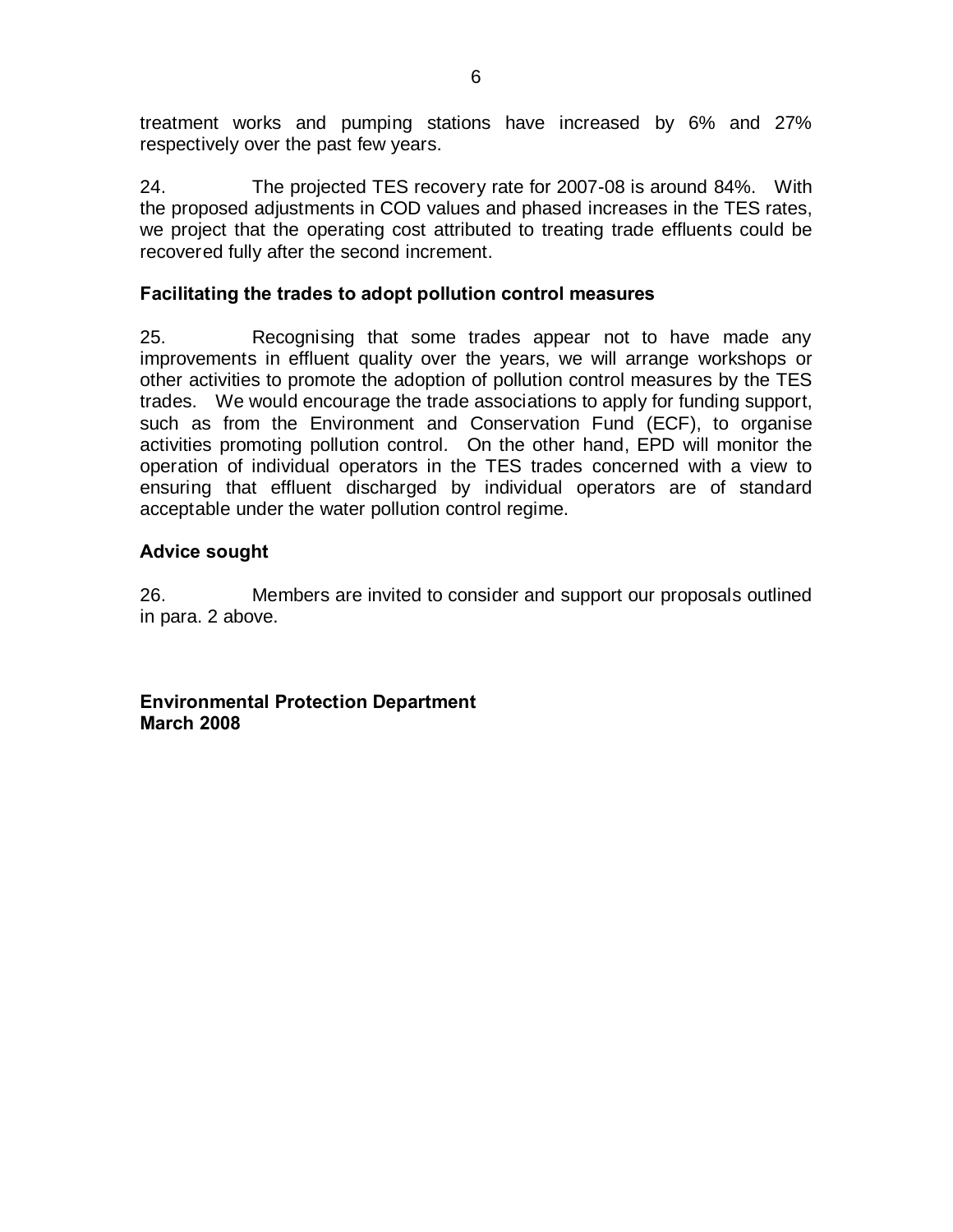# **Appendix A**

|                  | <b>Trade, Business or Manufacture</b>                     | TES rates <sup>1</sup><br>HK\$ / cu m |                        | <b>Generic COD values</b>     |                                 |  |
|------------------|-----------------------------------------------------------|---------------------------------------|------------------------|-------------------------------|---------------------------------|--|
|                  |                                                           |                                       |                        | grammes / cu m                |                                 |  |
|                  |                                                           | After1st<br>increment                 | After 2nd<br>increment | $\mathsf{COD}_\mathsf{total}$ | $\mathsf{COD}_\mathsf{settled}$ |  |
| 1                | Yarn sizing                                               | 4.13                                  | 4.51                   | 2,000                         | 2,000                           |  |
| 2                | Washing new garments, excluding laundries                 | 0.41                                  | 0.41                   | 566                           | 507                             |  |
| 3                | Bleaching and dyeing of garments                          | N/A                                   | N/A                    | N/A                           | N/A                             |  |
| 4                | Bleaching & dyeing of knitted fabric                      | 0.41                                  | 0.41                   | 665                           | 607                             |  |
| 5                | Bleaching & dyeing of woven fabric                        | 1.20                                  | 1.20                   | 1,053                         | 981                             |  |
| 6                | Textile stencilling and printing                          | N/A                                   | N/A                    | N/A                           | N/A                             |  |
| $\overline{7}$   | Knit outerwear                                            | 0.41                                  | 0.41                   | 566                           | 507                             |  |
| 8                | Wearing apparel other than knit outerwear                 | 0.41                                  | 0.41                   | 566                           | 507                             |  |
| 9                | Spinning cotton                                           | 0.37                                  | 0.41                   | 570                           | 541                             |  |
|                  | 10   Laundries                                            | N/A                                   | N/A                    | N/A                           | N/A                             |  |
| 11               | Soap & cleaning preparations, perfumes, cosmetics         | 4.13                                  | 4.51                   | 2,000                         | 2,000                           |  |
|                  | 12 Medicines                                              | 4.13                                  | 4.51                   | 2,000                         | 2,000                           |  |
|                  | 13 Paints, varnishes and lacquers                         | 1.27                                  | 1.38                   | 1,000                         | 619                             |  |
|                  | 14 Basic industrial chemicals                             | 0.76                                  | 0.76                   | 677                           | 656                             |  |
| 15 <sup>15</sup> | Tanneries & leather finishing                             | 0.76                                  | 0.76                   | 807                           | 781                             |  |
|                  | 16 Pulp, paper and paperboard                             | 4.47                                  | 4.88                   | 1,870                         | 947                             |  |
|                  | 17 Soft drinks & carbonated water industries              | 0.47                                  | 0.47                   | 826                           | 628                             |  |
|                  | 18 Breweries & manufacture of malt liquors                | 4.13                                  | 4.51                   | 2,000                         | 2,000                           |  |
| 19               | Distilling, rectifying & blending spirits                 | 4.13                                  | 4.51                   | 2,000                         | 2,000                           |  |
| 20               | Cocoa, chocolate and sugar confectionery                  | 4.13                                  | 4.51                   | 2,000                         | 2,000                           |  |
| 21               | Vermicelli, noodles & similar farinaceous products        | 4.13                                  | 4.51                   | 2,000                         | 2,000                           |  |
| 22               | <b>Bakery products</b>                                    | 3.59                                  | 3.92                   | 2,000                         | 1,506                           |  |
| 23               | Grain mill products                                       | 2.77                                  | 2.77                   | 1,521                         | 1,290                           |  |
| 24               | Vegetable oil, peanut oil, peppermint oil and aniseed oil | 2.48                                  | 2.48                   | 1,320                         | 1,310                           |  |
| 25               | Canning & preserving and processing of fish & crustaceans | 1.78                                  | 1.78                   | 1,141                         | 873                             |  |
| 26               | Canning & preserving fruit & vegetables                   | 3.41                                  | 3.41                   | 2,000                         | 1,822                           |  |
| 27               | Dairy products                                            | 4.13                                  | 4.51                   | 2,000                         | 2,000                           |  |
| 28               | Slaughtering, preparing & preserving meat                 | 1.74                                  | 1.74                   | 1,129                         | 769                             |  |
| <u>29 </u>       | Soy & other sauces                                        | 4.13                                  | 4.51                   | 2,000                         | 2,000                           |  |
| 30               | Restaurants                                               | 3.05                                  | 3.05                   | 1,630                         | 1,320                           |  |

#### **Proposed rates of trade effluent surcharge and generic chemical oxygen demand values**

 In line with the existing approach within water control zones, rates are calculated based on an assumed maximum COD value for effluents of 2,000 g/cu m, which would be the maximum strength of effluent most operators may be licensed to discharge into the sewerage under the licensing scheme of the Water Pollution Control Ordinance (Cap 358). Generic COD values are hence also proposed to be capped at this level.